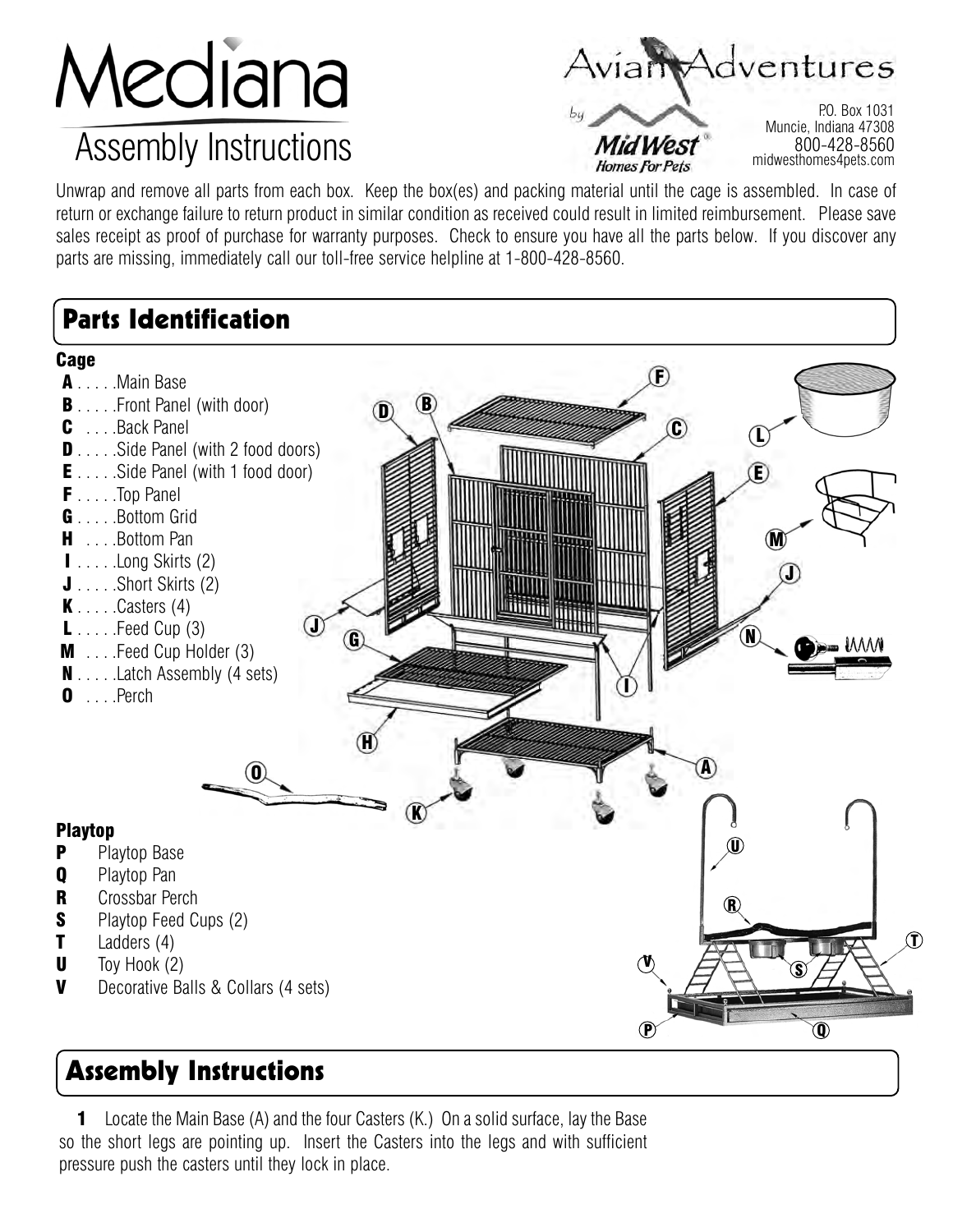$\blacktriangle$  Turn the Base Assembly back over and locate the Front Panel (B.) Since the Front Panel onto pegs of one side of the Base assembly.

**3** Locate the Back Panel (C.) Slide the Back Panel onto the pegs on opposite side of the Base Assembly.

4 Locate the Side Panel with 2 food doors (D). Determine which side would be best for you to have the 2 food doors. Slide the Side Panel over the metal tab at the bottom of the Front Panel and Back Panel.

**5** Insert and push the tabs at the top of the Side Panel into the sleeves on the top of the Front and Back Panels.

**6** Repeat Step 4 & 5 with the opposite Side Panel (E.)

7 Locate the Top Panel (F.) Carefully lower the pegs on the Top Panel into the holes in the corners of the cage assembly. Push down making sure the Top Panel is totally insert, locking all the panels together.

8 Locate the Bottom Grid (G) and the Bottom Pan (H.) The Pan can be inserted in two different positions, depending on the use of the Bottom Grid.

**Bottom Grid will be used:** Slide the Bottom Grid in the rails just below the front door. Slide the Bottom Pan immediately under the Bottom Grid.

**Bottom Grid won't be used:** For storage purposes, slide the Bottom Grid in the lower rails. Slide the Bottom Pan in the rails above the Bottom Grid.

**9** Open the feed doors on the side panels, and insert the Cup Holders (M) into the tubes on the inside of the doors.

**10** Locate the Feed Cups (L) and insert one into each of the Cup Holders.

**11** Locate the Latch assembly components. (Note: If the knob is screwed into the latch bar, unscrew the knob.) Place a spring over the round end of the latch bar. Insert the latch bar, with the threaded hole facing outward, into the lock sleeve on the cage door. Insert it so the round end protrudes through the opposite end of the sleeve.

**12** Push the latch in a bit so the threaded hole shows through the "key hole" in the front of the sleeve. Screw the knob into the latch bar.

Note: Be sure the latch is fully secured when locking doors. For added security, when the latch knob is in the locked position, screw the knob tight. This will lock it in the "key hole." Unscrew the knob enough to clear the sleeve to unlock.

**13** Locate the Long Skirts (I) and insert the pegs into the metal sleeves attached to the lower part of the cage.

**14** Locate the Short Skirts (J) and nest them with flat tabs into the Long Skirts.

**15** Locate the Playtop Base (P). Slide the Playtop Pan (Q) out of the Base and remove all packing materials.